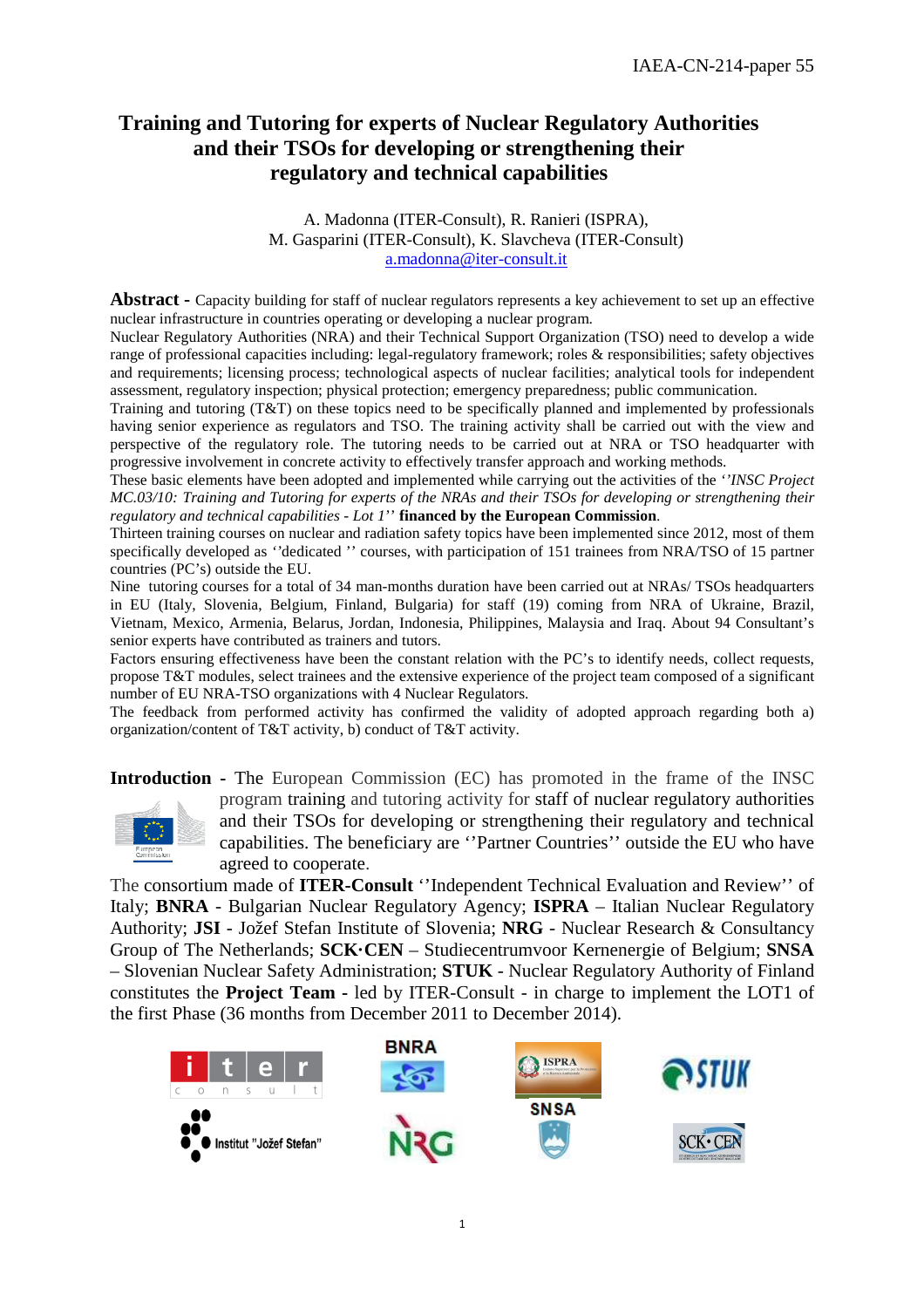*Project wider objective* - The main objective of the EC project is the enhancement of capacities of Nuclear Regulatory Authorities (NRA) of the Partner Countries, including their Technical Support Organizations (TSO), in order to allow the NRAs to become reasonably self-sufficient in terms of management and technical capacity.

*Specific objectives -* The specific objectives consist in enhancing the capability of NRA's staff, and of their supporting TSOs, to conduct independent in depth assessment and review of safety cases, to conduct inspections, to issue regulations and guides and to manage the authorization process and related decision making.

These specific objectives are ensured by the programming and implementation of training and tutoring (T&T) activities based on the needs of the partner countries.

### *Expected results:*

- Training & Tutoring of staff of Nuclear Regulatory Authorities including their TSO;
- Developing a toolkit of training modules on the aspects of Nuclear and Radiation Safety;
- Promoting cooperation of Nuclear Regulatory Authorities between the EU and partner countries by exchange of experience;

**Project Management - The management of the project has covered two areas:** 

- the external relations with the EC Project Manager and the partner countries through the beneficiary organizations to develop the National Training Plan, propose T&T courses and select trainees,
- the internal activity in dealing with the project team members to coordinate the project tasks and their interfaces; to design T&T modules, to define programs, select trainers, manage the interfaces with the T&T committee for approval of T&T programs, plan and schedule for implementation of the T&T activity; to monitor the progress of activity and the assessment of the results.

Moreover the project management has been responsible to: prepare and issue reports, monitor the quality of task output, ensure the interface with the T&T Committee, ensure the administrative management of the project, provide support for travel, visa arrangement and logistic of the trainees from the Partner Countries.



## **Elaboration of National Training Plan**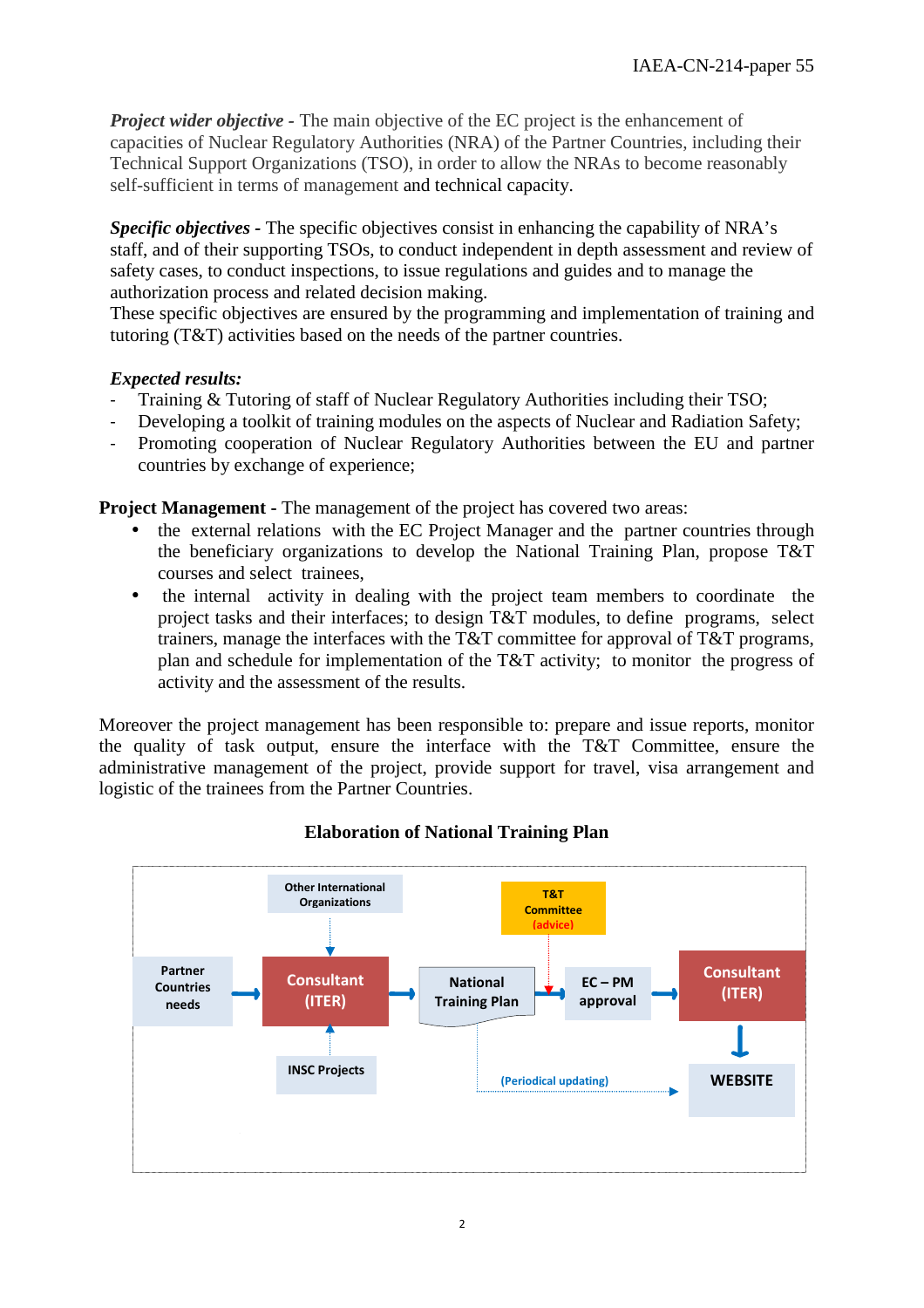**Project Implementation – The project activity started soon after the Inception Meeting by** developing the National Training Plans of the Partner Countries and continued with the development of detailed training/tutoring programs, their organization, implementation and evaluation.

Regarding the training activity the process to define, organize and implement the training activity has been carried out considering the objective to provide the maximum benefit and transfer of knowledge to the trainees (mainly coming from NRA). In this process of particular relevance the role of the internal T&T Committee, made of high level representatives with long lasting experience as regulators, established by the Consultant to provide an internal independent review of T&T programs and contents and advice on the major activities and results during the project implementation.



#### **Selecting courses and trainees**

The following topics have been covered in the training activity: legal and regulatory framework, basic safety standards, licensing process, role and function of the NRA, regulatory review and evaluation, use of external support, management of regulatory licensing review, licensing interface with the applicant/licensee, site analysis and safety requirements for NPP, SAR content and requirements, safety objectives and safety requirements for design and operation of a NPP, PSA requirements and regulatory review (PSA methods, tools, initiators, safety functions, safety and non-safety systems, event tree development, fault tree, event tree quantification, data bases, consideration and modeling of common cause failures, human reliability modeling, use for design improvement and decision making), radiation protection requirements, emergency preparedness and role of the nuclear regulator, regulatory review of SAR (postulated initiating events external and internal, classification of SSC, safety functions, implementation of defense in depth, nuclear design, civil structures, safety systems and related requirements, containment structure and function, emergency power system, reactor protection system, I&C, layout of SSC, area events, accident analysis, normal and emergency procedures, RW management , ...), regulatory inspections during construction, commissioning and operation, regulatory inspection for safety systems, management of RW (classification, treatment, conditioning, storage, disposal), decommissioning of a NF (decommissioning plan, decommissioning SAR, step by step process, clearance of buildings and materials), role of NRA in public information and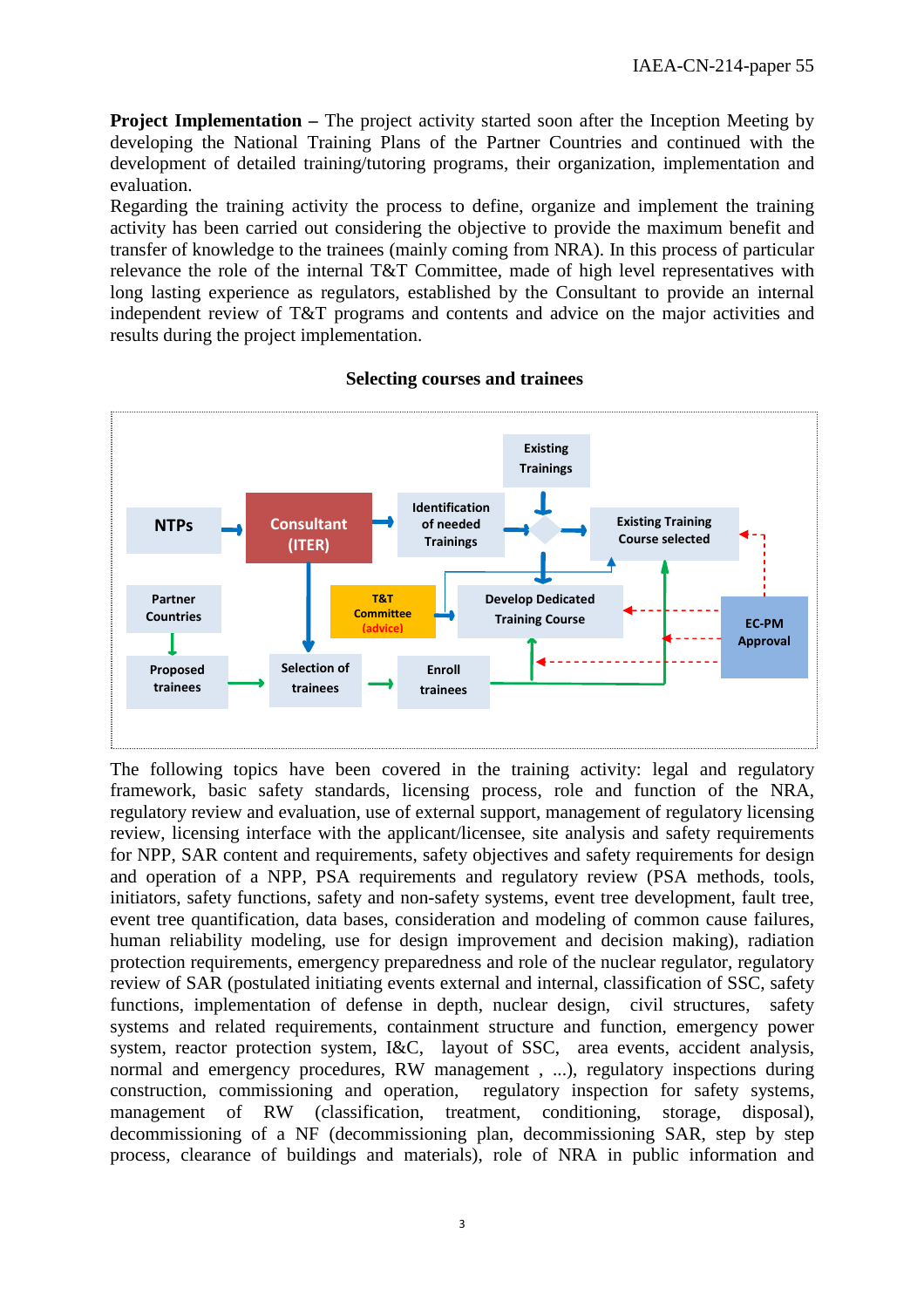communication. The list, programs and results of implemented T&T module are available at the websites: http://nuclear.jrc.ec.europa.eu; http://www.iter-consult.eu

The program for each **training module** developed by the Consultant and reviewed by the T&T Committee was systematically addressing the following aspects associated to the course topic:

- Current state of the art for technological aspects,
- Safety objectives, principles and requirements to be achieved and implemented,
- Content of safety analysis and safety justification to be submitted for licensing approval,
- Approach for regulatory review and interface with the licensee,
- Regulatory inspection approach and content,
- Presentation and discussion of relevant examples from regulatory experience in EU,
- Reference standards and guidelines for regulatory review.
- IAEA applicable standards and other EU and international references,
- Lessons learned from national and international experience,
- Practical applications to be conducted by the trainees in separated groups with final discussion,
- Conclusive summaries, questionnaires and discussions with trainees to check the achieved results.

The program for each **tutoring module** (2 months) developed by the Consultant and reviewed by the T&T Committee was systematically addressing the following aspects associated to the tutoring topic:

- Optimum of transfer of know-how to develop capability complementing the acquisition gained in the previous training course on the same theme,
- Involvement in concrete regulatory activity,
- Familiarization with analytical tools available at NRA/TSO for independent assessment,
- Participation in meetings between NRA and the operators to get familiar with the different roles and way of communication,
- Visits to sites (NPPs and other nuclear facilities),
- Participation in onsite regulatory inspections,
- Familiarization with regulatory technical guides and their application,
- Involvement in definition and management of regulator's plans to conduct regulatory review.

**Thirteen training courses** have been implemented since the beginning for an overall duration of **13 weeks**. Ten of them developed as ''dedicated'' and three adopted as "existing".

The training courses included the first ''*regional course''* of the EC Project, organized in cooperation with ANNuR (Arab Network of Nuclear Regulators) and carried out in Hammamet (Tunisia) in April 2013 with the participation of 26 trainees.

A total number of **151 trainees** have been involved in the training activity coming from NRA/TSO of the partner countries (some of them have been involved in more than 1 training course ). In the regional course in Hammamet ''non-partner countries'' members of ANNuR network were included: Libya (3 trainees), Mauritania (3 trainees), Sudan (4 trainees), Tunisia (3 trainees), Yemen (4 trainees).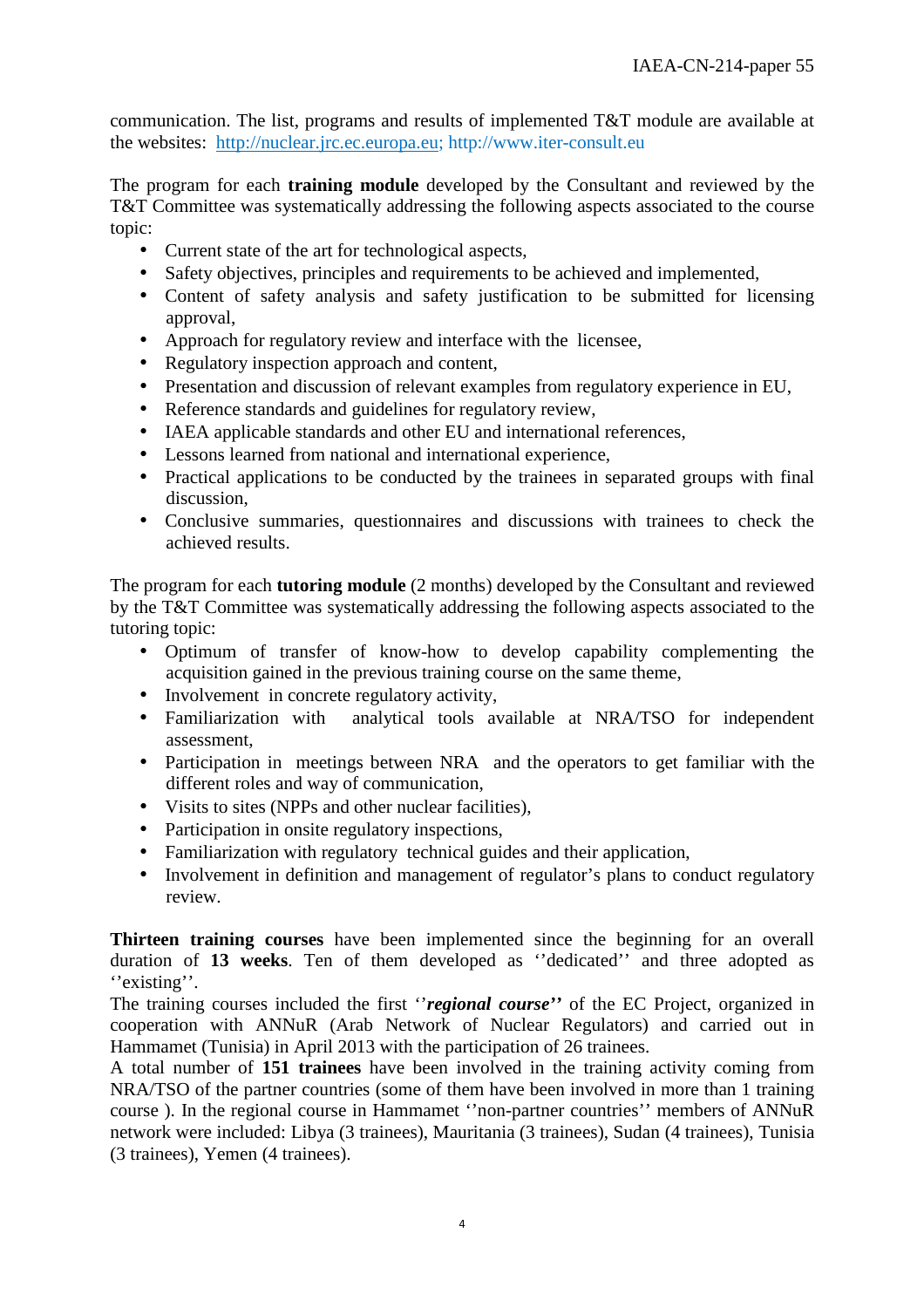**Nine tutoring courses** have been carried out at NRAs/ TSOs headquarters in EU (ISPRA/ITER, SNSA/JSI, STUK, SCK-CEN, and BNRA) for an overall duration of 16 months. Normally two selected staff from the PCs participated in each tutoring course for a total of **19 persons** coming from NRA of Ukraine, Brazil, Vietnam, Mexico, Armenia, Belarus, Jordan, Indonesia, Philippines, Malaysia and Iraq.

#### A **total of 34 man-months** of tutoring activity have been implemented up to now.

The following **Partner Countries** are benefitting of the T&T activity: Armenia, Belarus, Brazil, Egypt, Indonesia, Iraq, Jordan, Malaysia, Mexico, Morocco, Nigeria, Philippines, Tajikistan, Ukraine, and Vietnam.

From the Consultant side **about 94 senior experts** belonging to the organization of our project team (NRAs, TSOs and research institutes) have contributed to the activity performed.

**Achieving Effectiveness -** The constant relation of the Consultant with the PC's to identify the needs, to collect their requests, to provide prompt communication about the planned T&T courses and contents, to select the trainees and consider their needs has shown to be a key aspect for the successful implementation of the project.

The second important factor of successful results is the extensive experience of our project team having the possibility to rely on a significant number of NRA-TSO organizations and in particular on 4 Regulators contributing not only to the training, but primarily to the tutoring activity having the unique know-how and responsibility on regulatory licensing and inspections.

The feedback from the assessment of courses results, final questionnaire, remarks and opinions collected from the trainees has confirmed that:

#### A) *Regarding organization and implementation*:

- T&T courses for staff of NRA need to be developed mainly in a dedicated approach: it is hard to find trainings on the market meeting the specific needs of NRA and TSO,
- The training activity needs to be conducted by senior lecturers with long experience in NRA and TSO activity in particular for lectures on regulatory licensing and inspection activity,
- The internal T&T Committee advising on the programs of the proposed T&T modules has a key role in ensuring effective approaches and contents,
- The T&T activity needs to maintain continuous focus on the role and responsibilities of the NRA paying attention to the organization, technical review and internal process of NRA,
- Sufficient human resources (and facilities) as Regulators and TSO to face the T&T needs and offer the best contents and services is essential,
- Complementing, whenever possible, training with tutoring ensures best results for transfer of knowledge and developing competence.

#### *B) Regarding the conduct of training, the importance of:*

- Setting clearly goal and objective for T&T,
- Ensuring sufficient background and basic competence of the trainees,
- Adopting methods of delivery combining effectively content and process,
- Promoting continuous interaction with the trainees,
- Taking into consideration the different country situation, trainees background and professional experience,
- Presenting and analyzing case studies,